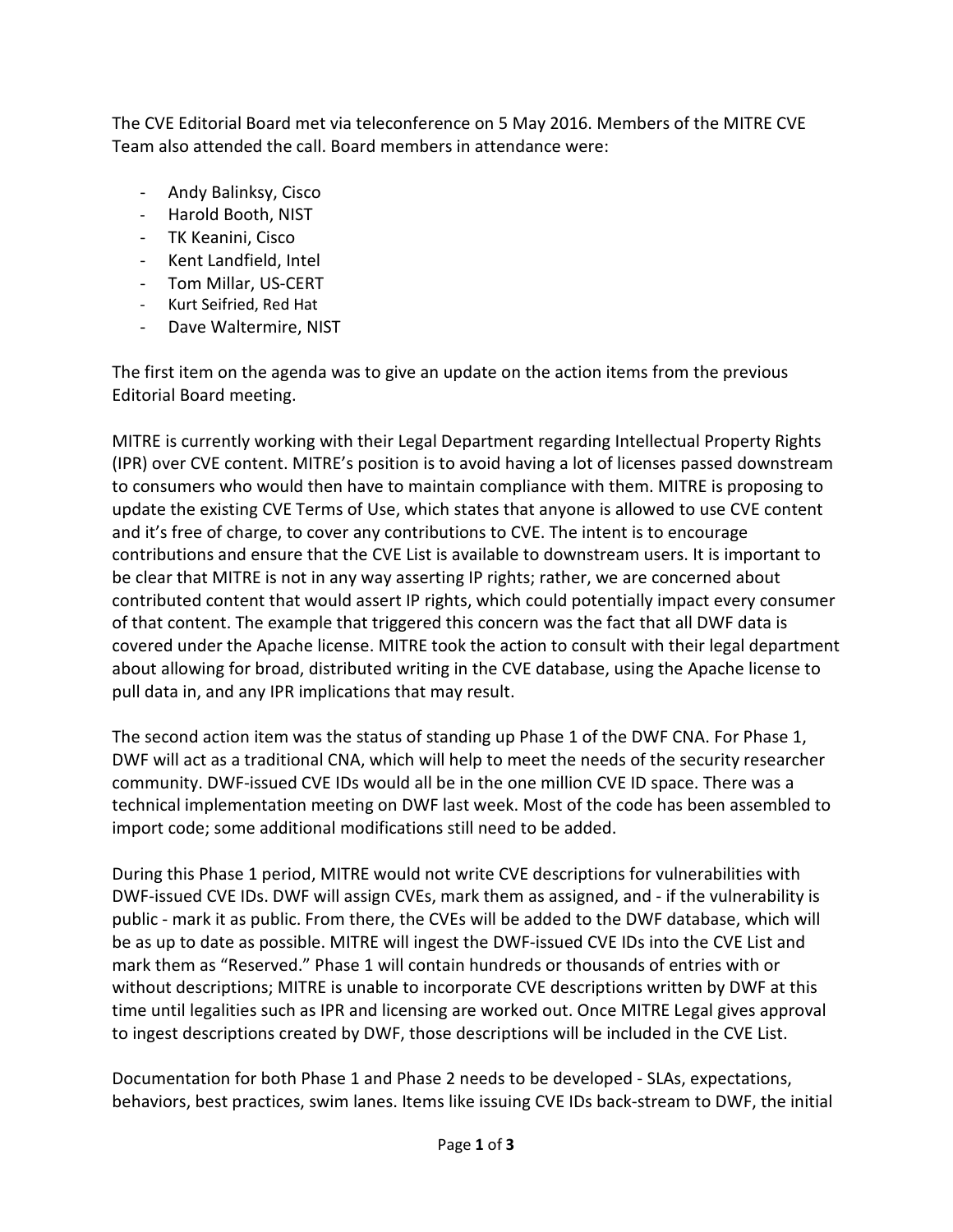DWF assignments of CVEs, and SLAs requiring enough data to create enough of a description will need to be documented. The next step will be to create sub-CNAs to be CNAs for their own products (Phase 2).

The next action item was to set up a coordination call with Intel PSIRT. This meeting is scheduled for May 6, and MITRE will have an update following that.

The next action item is to update documents we want to give to new CNAs, and reconciling those with DWF documents, which is in process. As for implications of the CVE ID block, MITRE foresees no problems with their existing infrastructure.

The last action item is to investigate moving CVEs read/only on GitHub, and this item remains outstanding.

The discussion turned to CVE Scope, the next item on the agenda. CVE needs to start scoping a more focused set of products and sources than in the past. Sources documented in the past were more limited than the scope used in practice. CVE must be a reliable, consistent source of information. Improving CNA processes will help.

The overall goal is for CVE to have a larger scope and to maximize CVE coverage beyond MITRE. The appropriate bodies, such as ISACs (e.g., automotive, aviation), will need to be educated and brought on board to cover vulnerabilities in their products. The long term goal is to have many more CNAs responsible for their own products. The CNAs will work through the CNA rules, and MITRE will be in a CNA oversight role (coordination, documentation, etc.).

Documents and training need to be established to advise CNAs what to do and when to do it. Swim lanes will need to exist so there's no crossover or as little crossover as possible. A contact list will be provided to identify where and how to refer ID requesters. MITRE will need to establish an outreach program with vendors, particularly large vendors, who are not CNAs.

CVE needs to determine how to address vendors that are not CNAs and do not make vulnerability information public, even when researchers report on vulnerability information concerning their products. For example, researchers publish vulnerabilities that they find in SAP, and they tend not to ask for CVE IDs. SAP does not make vulnerability information public. MITRE web scrapers monitor public vulnerability sources and find these SAP vulnerabilities. MITRE then assigns CVE IDs to them and incorporates them into the CVE List. MITRE has contacted SAP about being a CNA and SAP has not expressed interest. A proposed solution is to send these vendors a notification that MITRE will no longer assign CVE IDs, provide them with a block of CVE IDs, and instruction as to how to assign them. Resources are limited, and if customers are not demanding that CVE support something, then CVE will not provide support for it. If customers start demanding CVE IDs for a certain vendor, then the vendor will need to issue CVE IDs.